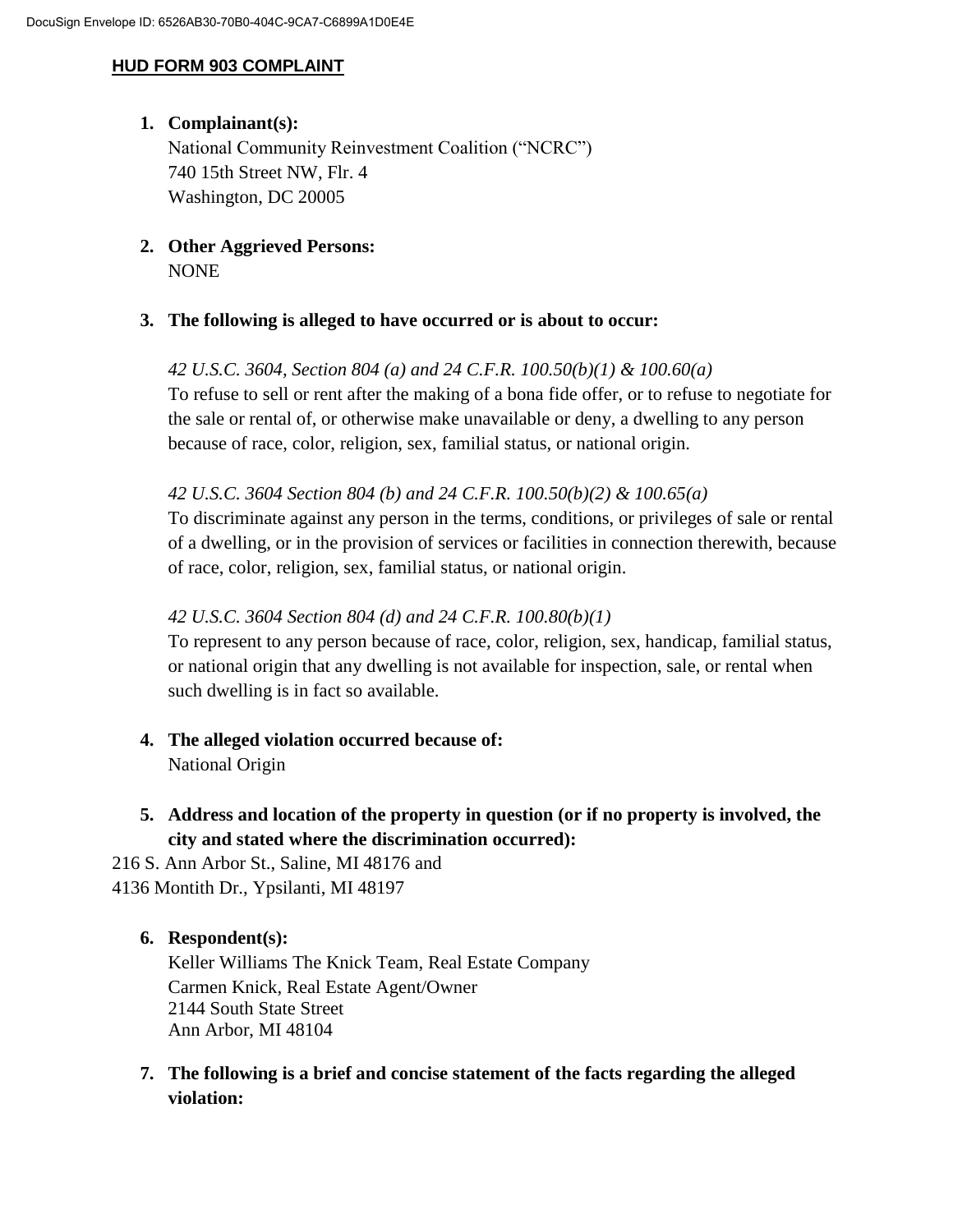#### **HUD FORM 903 COMPLAINT**

The NCRC's fair housing testing program evaluates fair housing practices throughout the United States to combat discriminatory housing practices.

As part of the testing program, NCRC's compliance manager researched racially identifiable names and developed email addresses for White tester profiles and Asian American tester profiles. The NCRC created email address ScottMcAvoy3009@gmail.com to be an identifiably White profile belonging to "Scott McAvoy" and email address BingwenCheung@protonmail.com to be an identifiably Asian American profile belonging to "Bingwen Cheung."

On March 31, 2020, the NCRC conducted 2 match paired sales tests via email on Respondent Carmen Knick, the owner of Knick Team, based on the protected class of National Origin. During the initial test, Respondent received emails about a home for sale located at 216 S. Ann Arbor St., Saline, MI 48176 from the tester profiles of Scott McAvoy (White) and Bingwen Cheung (Asian American). Respondent responded to the email from Scott later that day, but declined to provide a response to Bingwen. Respondents' failure to provide a response indicates a difference in treatment that would hinder an Asian American's access to housing.

The NCRC conducted a follow-up test in March 2021 to confirm the findings were not a single isolated incident but rather a reflection of Respondent's discriminatory behavior. In the second test, Respondent received emails about a different home for sale located at 4136 Montith Rd., Ypsilanti, MI 48197 from two new testing profiles: "Garrett Hartman" and "Hao Nguyen". The email from Garrett.C.Hartman7@gmail.com was sent on March 30, 2021, and the email from HaoNguyen3949@gmail.com was sent on March 31, 2021. Respondent repeated the discriminatory behavior demonstrating a difference in treatment by responding to the email received from Garrett later that day, while ignoring the email received from Hao.

- **8. The most recent date on which the alleged discrimination occurred:**  March 31, 2021
- **9. Types of federal funds identified:**  NONE
- **10. The acts alleged in this complaint, if proven, may constitute a violation of the following:**

The Fair Housing Act, 42 U.S.C. §§ 3604(a) – 3604(b) (2021).; 24 C.F.R. 100.50(b)(1) & 100.60(a); 24 C.F.R. 100.50(b)(2) & 100.65(a)